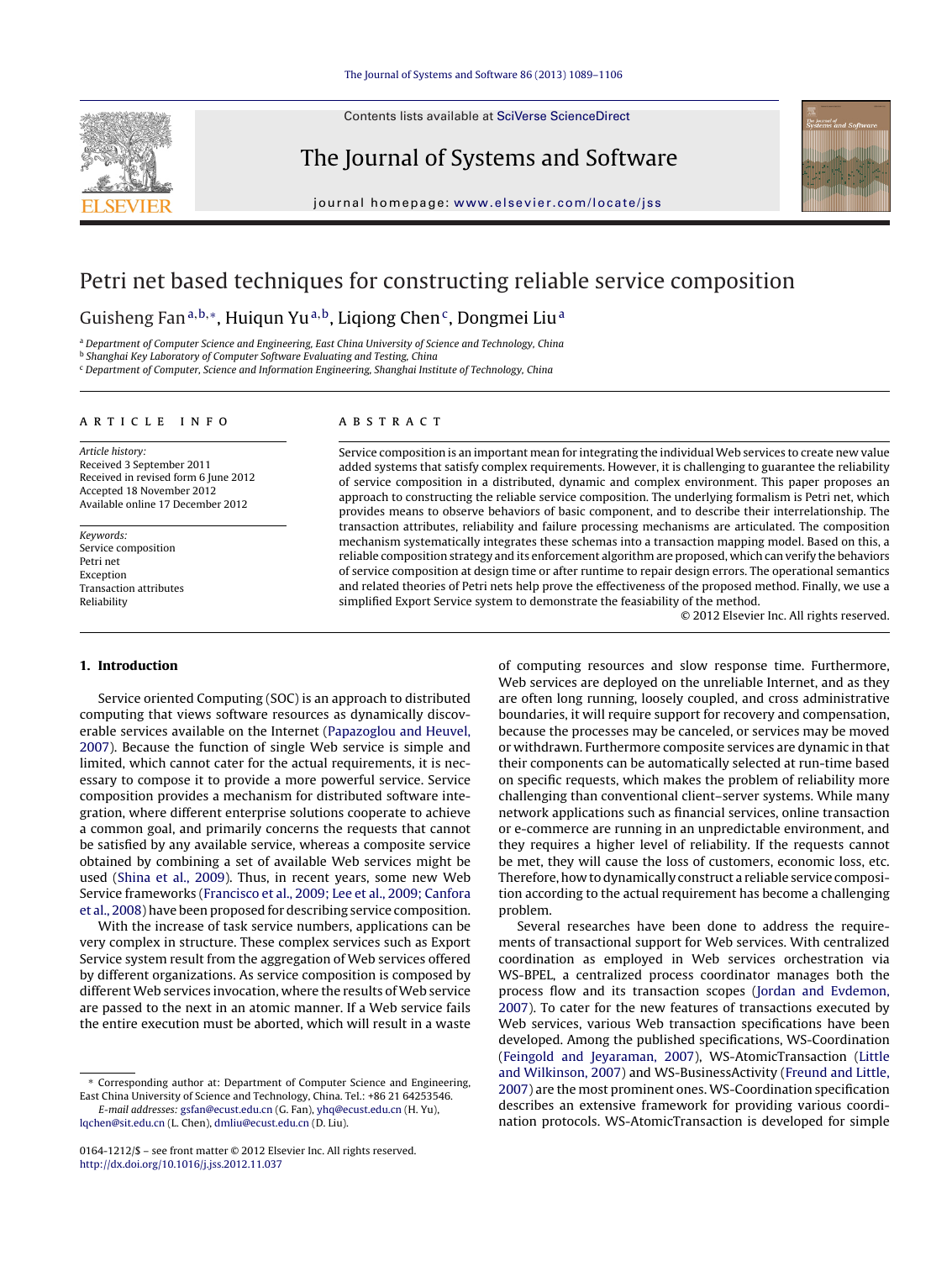and short-lived Web transactions, while WS-BusinessActivity for complex and long-lived business activities. These specifications do handle some basic issues of transactions, such as compensation, fault and exception handling. However, these specifications are inadequate to support the user-defined relaxed atomicity constraint in order to achieve a common goal, and they are unable to ensure reliability especially according to the users' specific requirements, such as failure atomicity and reliability. Accepted termination states (ATS) is a mean to express the required failure atomicity [\(Rusinkiewicz](#page--1-0) [and](#page--1-0) [Sheth,](#page--1-0) [1995\).](#page--1-0)

It is important to consider these dynamic requirements in developing reliable service composition. In this paper, we investigate how to dynamically construct the reliable service composition based on the requirements of service consumers, and Petri nets are used as an underlying formalism. The main contributions of this paper are as follows.

First, we provide a flexible way for designers to specify their requirements in terms of control flow and correction (by specifying the set of accepted termination states (ATS) and reliability), then propose a service composition reliable net (SCRN), which is used to construct different components of service composition. We only need modify the specific mapping when the requirement changes, thereby increasing the reusability of the model. Meanwhile, we consider all the transactional combinations satisfying the global transactional requirements, the reliability of service is also characterized.

Secondly, we analyze the relationship between the ATS and the possibly reachable states of service composition. Then propose a reliable composition strategy and its enforcement algorithm, which is used to dynamically adjust available service to meet users' requirement under the premise of meeting the required transaction attributes. The redundancy technique is used to construct the invoked service set for each task, thus ensuring the reliability of service composition throughout the composite service life cycle.

Finally, the operational semantics and related theories of Petri nets help prove the effectiveness of proposed method at design time, and to analyze and check composite service execution reliability at runtime according to users' requirement. The results shown that the proposed method can not only meet the requirements of a service composition, it also inline with the current research trend.

The rest of this paper is organized as follows. In Section 2, we propose a system architecture and introduce the definitions underpinning our approach. We give the requirements of reliable service composition, and present a motivating example in Section [3](#page--1-0) for the purpose of illustrating our results through the paper. In Section [4,](#page--1-0) we model for the different components of service composition, then propose a reliable composition strategy. The basic properties of constructed model are also analyzed. In Section [5,](#page--1-0) we prove the effectiveness of proposed method, the corresponding enforcement algorithm is also proposed. In Section [6,](#page--1-0) we show the implementa-tion process and simulation results. Finally, Section [7](#page--1-0) presents some related works while Section [8](#page--1-0) is conclusion.

## **2. The framework of SCRN**

Fig. 1 shows the system architecture for constructing reliable service composition. Its main components are explained as follows.

- **Part 1**: Service layer, which is used to store all the semantic description of the registered Web services.
- **Part 2**: Modeling and analysis, we use Petri nets to observe the behavior of service composition, and use the related techniques of Petri nets for analysis and verification, which includes two steps:



**Fig. 1.** System architecture.

- Step 1: Modeling process, the different components of service composition are modeled by Petri net, which includes service, task, the relationship between tasks, service composition. The transaction attributes and reliability of service are also characterized. Then, a strategy for constructing reliable service composition is proposed based on the transaction attributes of service and users' requirements, thus getting the transaction mapping model of service composition.
- Step 2: Analysis process, Petri nets and related theories are used to analyze the basic properties of constructed model. A reliable composition strategy and its enforcement algorithm are proposed, its effectiveness is also verified. Therefore, we can detect errors and optimize design in the early stages of software life cycle.
- **Part 3**: Requirement analysis, the system will analyze the users' requirements, which includes the functional and nonfunctional requirement. In addition, it will assign tasks to computing nodes using the workflow management capability, thus forming the requirement model.
- **Part 4**: Application layer, it provides an environment for service providers and consumers to represent their services and requests in a way that can automatically be interpreted by software applications. In an alternative operation mode, it pushes the composed service to the service library.